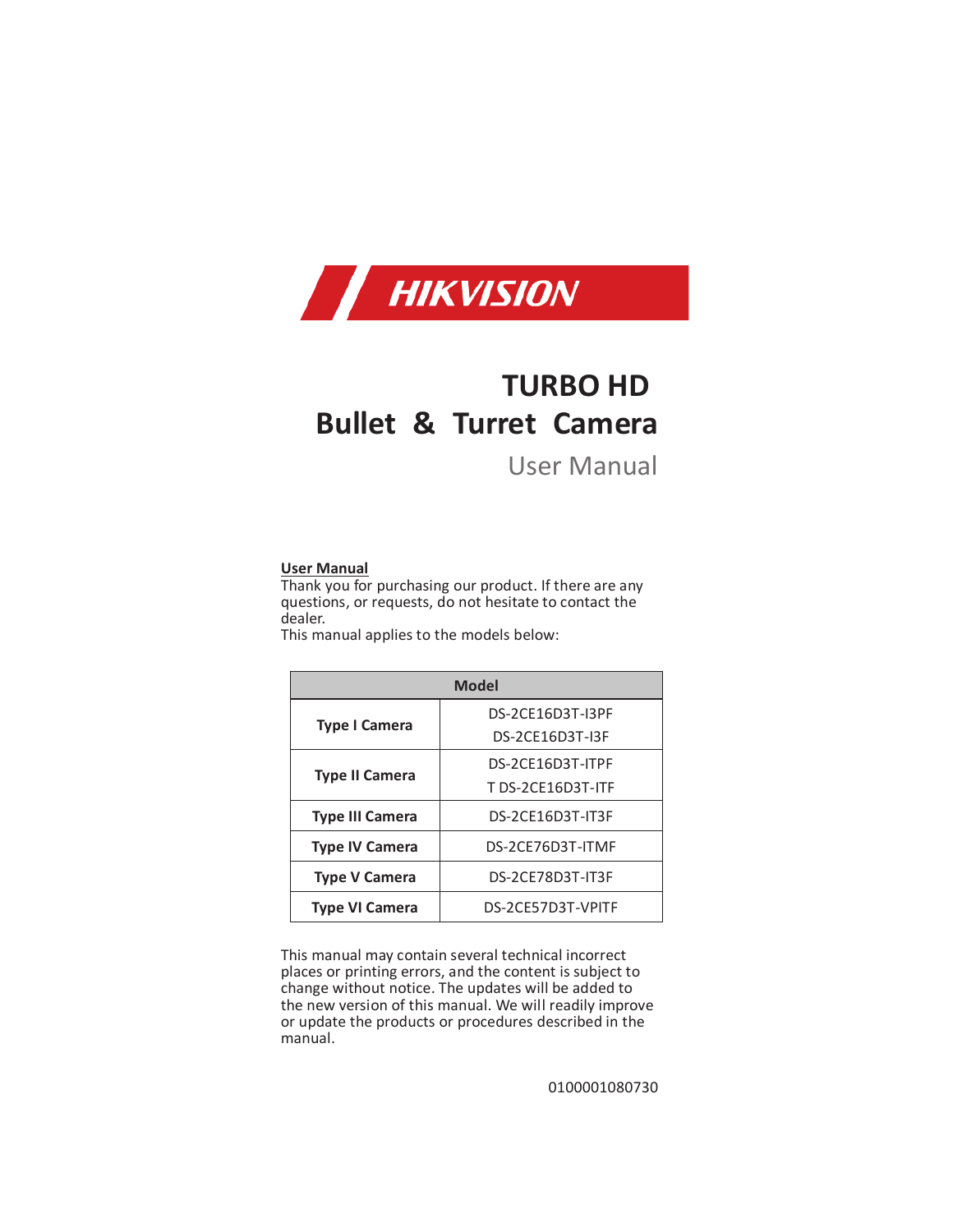# **Regulatory Information**

# **FCC Information**

Please take attention that changes or modification not expressly approved by the party responsible for compliance could void the user's authority to operate the equipment.

**FCC compliance**: This equipment has been tested and found to comply with the limits for a Class A digital device, pursuant to part 15 of the FCC Rules. These limits are designed to provide reasonable protection against harmful interference when the equipment is operated in a commercial environment. This equipment generates, uses, and can radiate radio frequency energy and, if not installed and used in accordance with the instruction manual, may cause harmful interference to radio communications. Operation of this equipment in a residential area is likely to cause harmful interference in which case the user will be required to correct the interference at his own expense.

# **FCC Conditions**

This device complies with part 15 of the FCC Rules. Operation is subject to the following two conditions: 1. This device may not cause harmful interference.

2. This device must accept any interference received, including interference that may cause undesired operation.

# **EU Conformity Statement**



This product and - if applicable - the supplied accessories too are marked with "CE" and comply therefore with the applicable harmonized European standards listed under the Low Voltage Directive

2014/35/EU, the EMC Directive 2014/30/EU, the RoHS Directive 2011/65/EU.



2012/19/EU (WEEE directive): Products marked with this symbol cannot be disposed of as unsorted municipal waste in the European Union. For proper recycling, return this product to your local supplier upon the purchase of equivalent new

equipment, or dispose of it at designated collection points. For more information see: www.recyclethis.info. 2006/66/EC (battery directive): This product contains a



battery that cannot be disposed of as unsorted municipal waste in the European Union. See the product documentation for specific battery information. The battery is marked with this symbol, which may

include lettering to indicate cadmium (Cd), lead (Pb), or mercury (Hg). For proper recycling, return the battery to your supplier or to a designated collection point. For more information see: www.recyclethis.info.

# **Industry Canada ICES-003 Compliance**

This device meets the CAN ICES-3 (A)/NMB-3(A) standards requirements.

#### **Warning**

This is a class A product. In a domestic environment this product may cause radio interference in which case the user may be required to take adequate measures.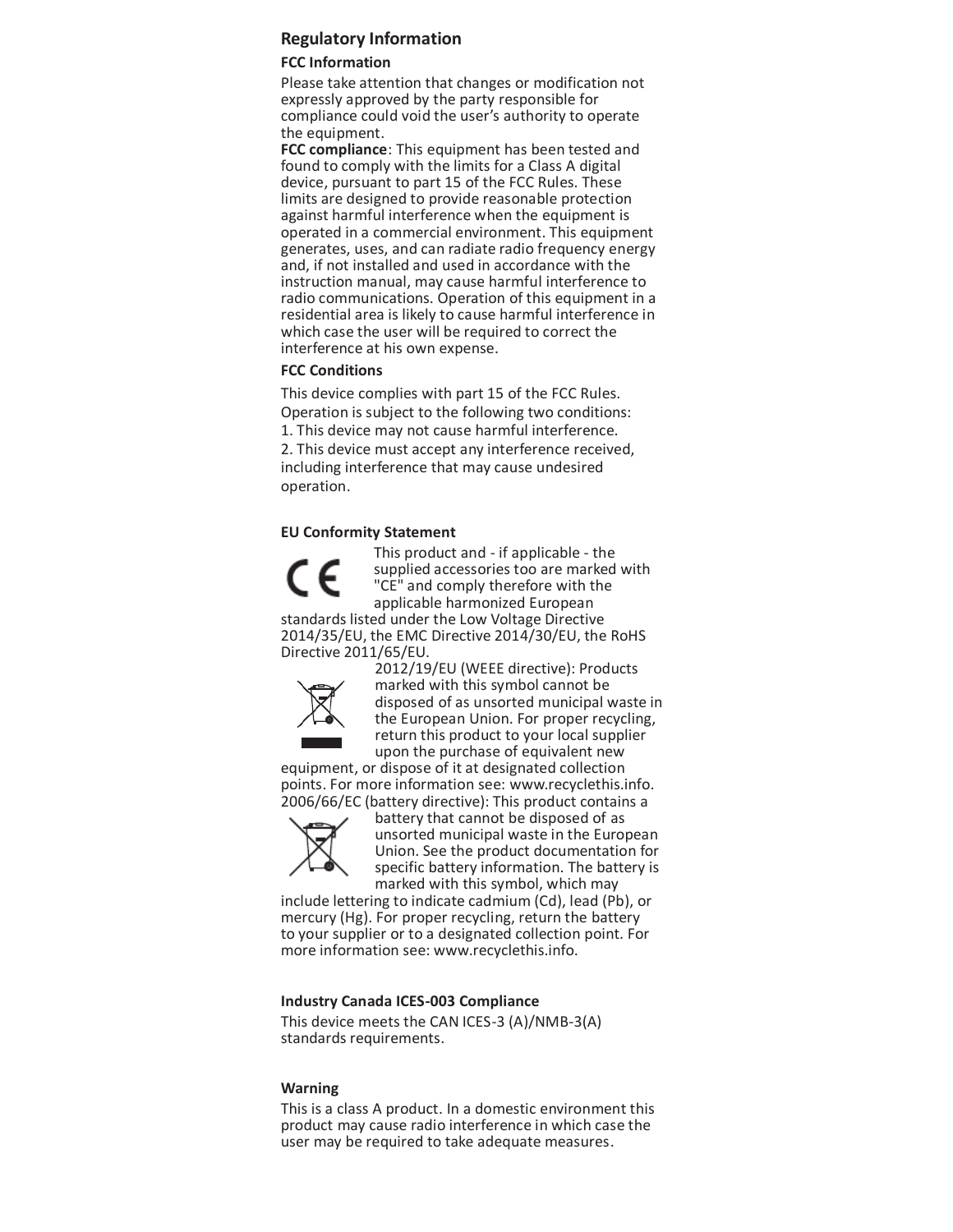#### **Safety Instruction**

These instructions are intended to ensure that user can use the product correctly to avoid danger or property loss.

The precaution measure is divided into "Warnings" and "Cautions".

**Warnings:** Serious injury or death may occur if any of the warnings are neglected.

**Cautions:** Injury or equipment damage may occur if any of the cautions are neglected.

| <b>Warnings Follow</b> | <b>Cautions Follow these</b> |
|------------------------|------------------------------|
| these safeguards to    | precautions to prevent       |
| prevent serious injury | potential injury or          |
| or death.              | material damage.             |



- $\bullet$  In the use of the device, you must be in strict compliance with the electrical safety regulations of the nation and region.
- Input voltage should meet both the SELV (Safety Extra Low Voltage) and the Limited Power Source with 12 VDC according to the IEC60950-1 standard. Refer to technical specifications for detailed information.
- Do not connect multiple devices to one power adapter to avoid over-heating or a fire hazard caused by overload.
- Make sure that the plug is firmly connected to the power socket.
- Make sure that the device is firmly fixed if wall mounting or ceiling mounting is adopted.
- If smoke, odor or noise rise from the device, turn off the power at once and unplug the power cord, and then contact the service center.
- Never attempt to disassemble the camera by unprofessional personal.



- Do not drop the camera or subject it to physical shock.
- Do not touch senor modules with fingers.
- Do not place the camera in extremely hot, cold (the operating temperature shall be -40°C to 60°C), dusty or damp locations, and do not expose it to high electromagnetic radiation.
- If cleaning is necessary, use clean cloth with a bit of ethanol and wipe it gently.
- Do not aim the camera at the sun or extra bright places.
- The sensor may be burned out by a laser beam, so when any laser equipment is in using, make sure that the surface of sensor will not be exposed to the laser beam.
- Do not expose the device to high electromagnetic radiation or extremely hot, cold, dusty or damp environment.
- To avoid heat accumulation, good ventilation is required for the operating environment.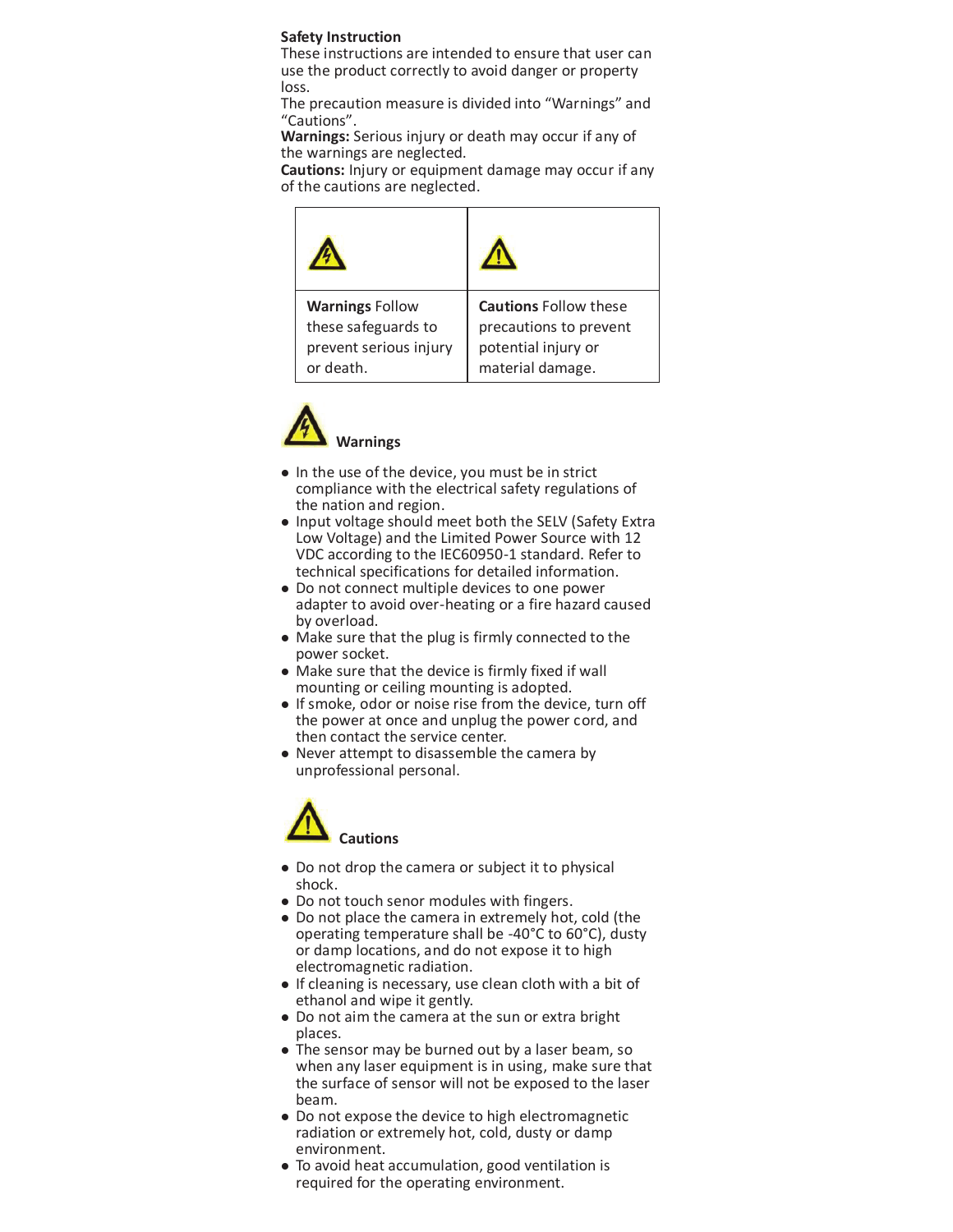- Keep the camera away from liquid while in use for non-water-proof device.
- While in delivery, the camera shall be packed in its original packing, or packing of the same texture.

# **Mark Description**

| Table 0-1 Mark Description |  |  |  |
|----------------------------|--|--|--|
|----------------------------|--|--|--|

| <b>Mark</b> | <b>Description</b> |
|-------------|--------------------|
|             | DC Voltage         |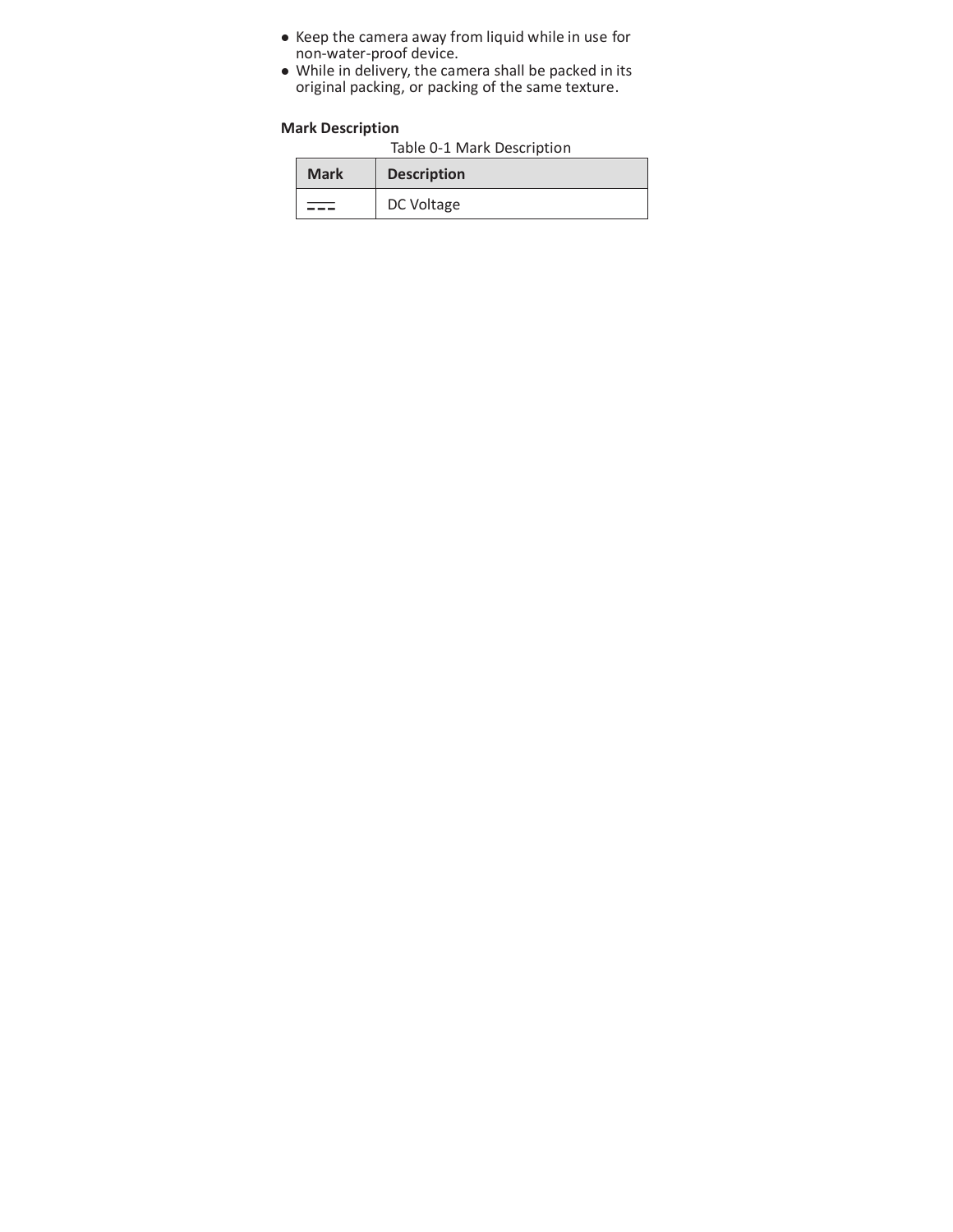# **1 Introduction**

# **1.1 Product Features**

The main features are as follows:

- High performance CMOS sensor
- $\bullet$  IR cut filter with auto switch
- OSD menu with configurable parameters
- Auto white balance
- Internal synchronization
- SMART IR mode
- 4 in 1 video output (TVI/AHD/CVI/CVBS)
- 3-axis adjustment

# **1.2 Overview**

#### **1.2.1 Type I Camera**



Figure 1-1 Overview of Type I Camera

# *Note:*

Press and hold the switch button for 5 seconds to switch the video output. Four kinds of video outputs are available: TVI, AHD, CVI, and CVBS.

### **1.2.2 Type II Camera**



Figure 1-2 Overview of Type II Camera

*Note:*

Press and hold the switch button for 5 seconds to switch the video output. Four kinds of video outputs are available: TVI, AHD, CVI, and CVBS.

# **1.2.3 Type III Camera**



Figure 1-3 Overview of Type III Camera

#### *Note:*

Press and hold the switch button for 5 seconds to switch the video output. Four kinds of video outputs are available: TVI, AHD, CVI, and CVBS.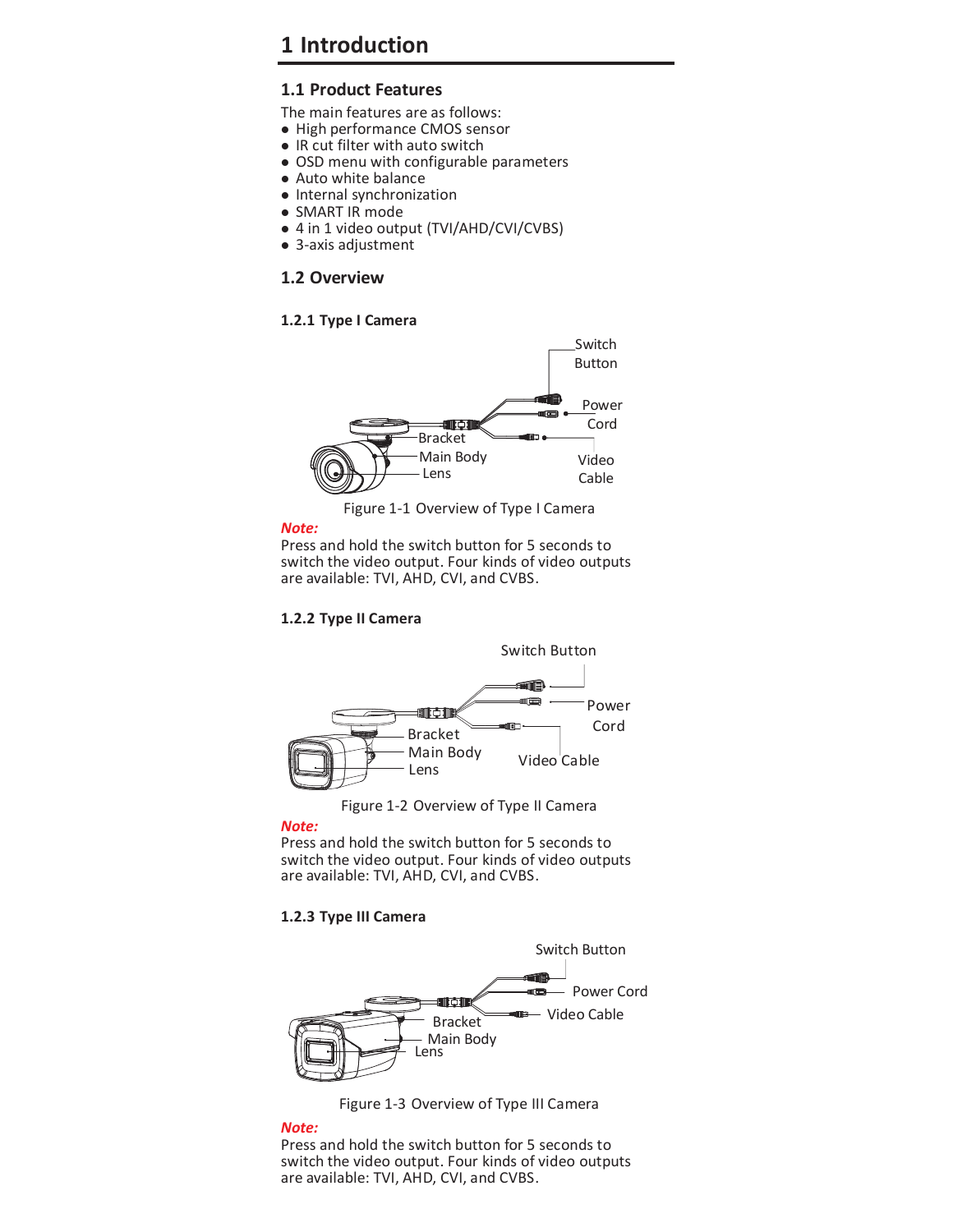#### **1.2.4 Type IV Camera**



Figure 1-4 Overview of Type IV Camera

# *Note:*

Press and hold the switch button for 5 seconds to switch the video output. Four kinds of video outputs are available: TVI, AHD, CVI, and CVBS.

**1.2.5 Type V Camera** 





*Note:*

Press and hold the switch button for 5 seconds to switch the video output. Four kinds of video outputs are available: TVI, AHD, CVI, and CVBS.

#### **1.2.6 Type VI Camera**



Figure 1-6 Overview of Type VI Camera

#### *Note:*

Press and hold the switch button for 5 seconds to switch the video output. Four kinds of video outputs are available: TVI, AHD, CVI, and CVBS.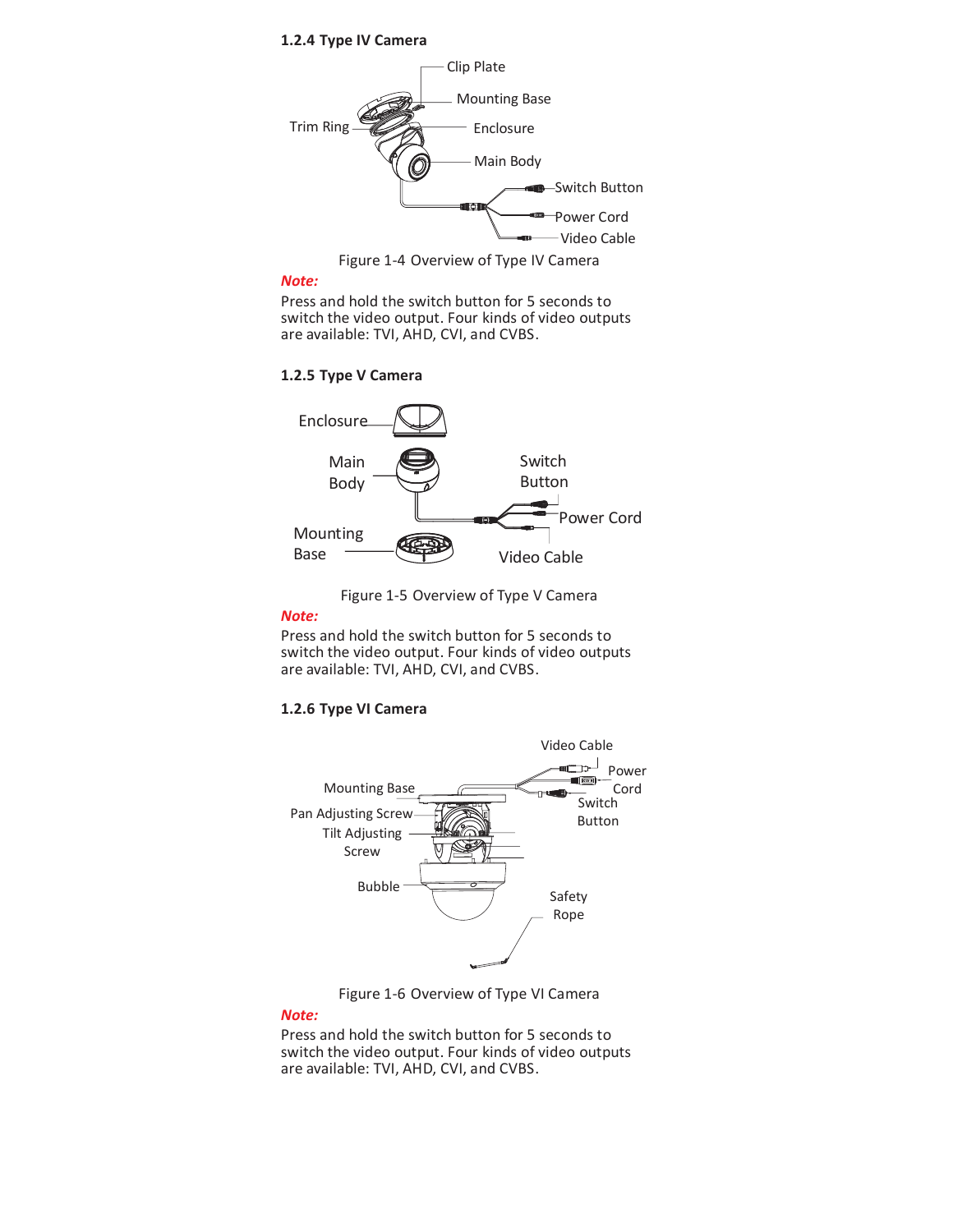# **2 Menu Description**

# *Purpose:*

Call the menu by clicking button  $\Box$  on the PTZ Control interface, or call the preset No.95.

# *Steps:*

1. Connect the camera with the TVI DVR, and the monitor, shown as the figure 3-1.





- 2. Power on the analog camera, TVI DVR, and the monitor to view the image on the monitor.
- 3. Click PTZ Control to enter the PTZ Control interface.
- 4. Call the camera menu by clicking  $\equiv$  button, or call the preset No. 95.





- 5. Click the direction arrow to control the camera. 1). Click up/down direction button to select the
	- item.
	- 2). Click Iris + to confirm the selection.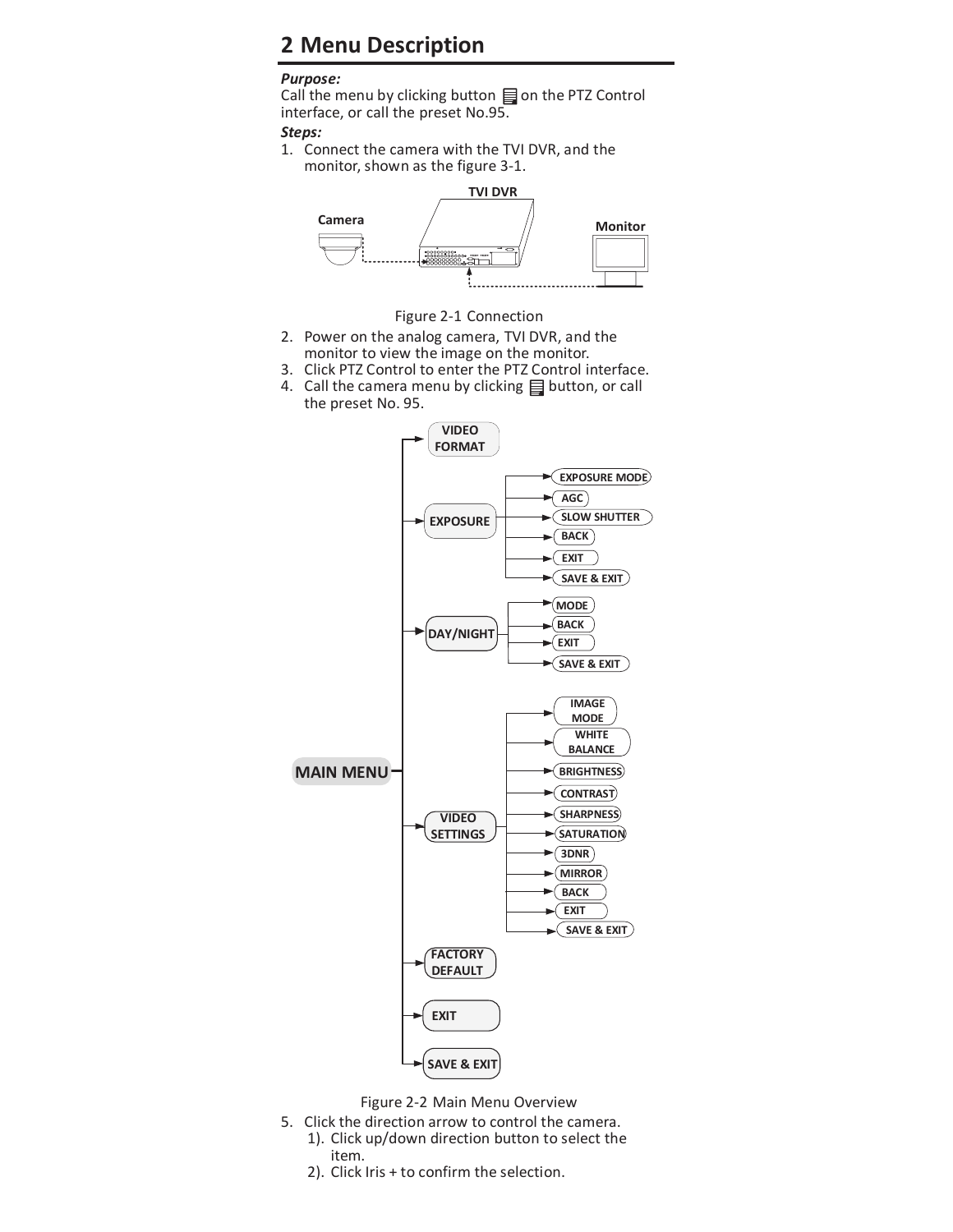3). Click left/right direction button to adjust the value of the selected item.

# **2.1 VIDEO FORMAT**

You can select the video format as 2MP@25fps , or 2MP@30fps.

*Note:*

When switching the video output as CVBS, you can set the video format as PAL, or NTSC.

# **2.1 EXPOSURE**

Exposure describes the brightness-related parameters, which can be adjusted by **EXPOSURE MODE**, and **AGC**.

| <b>EXPOSURE</b>                                                                           |                                                                     |
|-------------------------------------------------------------------------------------------|---------------------------------------------------------------------|
| <b>FXPOSURE MODE</b><br>AGC<br>SI OW SHUTTER<br><b>BACK</b><br><b>EXIT</b><br>SAVE & FXIT | <b>I GLOBAL</b><br>$\triangleleft$ I OW<br><b>E</b> OFF ▶<br>പ<br>┙ |

Figure 2-3 EXPOSURE

#### **EXPOSURE MODE**

You can set the **EXPOSURE MODE** as **GLOBAL**, **BLC**, and **WDR**.

l **GLOBAL**

**GLOBAL** refers to the normal exposure mode which performs exposure according to the whole image brightness.

#### l **BLC (Backlight Compensation)**

**BLC** (Backlight Compensation) compensates light for the front object to make it clear, but this may cause the over-exposure of the background, where the light is strong.

#### l **WDR (Wide Dynamic Range)**

The **WDR** helps the camera provide clear images even under backlight circumstances. When both very bright and very dark areas simultaneously exist in the image,

**WDR** balances the brightness level of the whole image

to provide clear images with details.

#### **AGC (Automatic Gain Control)**

It optimizes the clarity of the image in poor light conditions. The **AGC** level can be set as **HIGH**, **MEDIUM**, or **LOW**.

#### *Note:*

The noise will be amplified when setting the **AGC** level. The higher the level is, the more obvious the noise is.

#### **SLOW SHUTTER**

**SLOW SHUTTER** increases the exposure time on a single frame, which makes the camera more sensitive to the light so that it can produce images even in low lux conditions.

You can set the **SLOW SHUTTER** function as OFF, x2, x4, x6, x8, x10, x12, x14, or x16 according to the different light conditions.

# **2.2 DAY/NIGHT**

**COLOR**, **B&W** (Black White), and **AUTO** are selectable for DAY and NIGHT switches.

# **COLOR**

The image is colored in day mode all the time.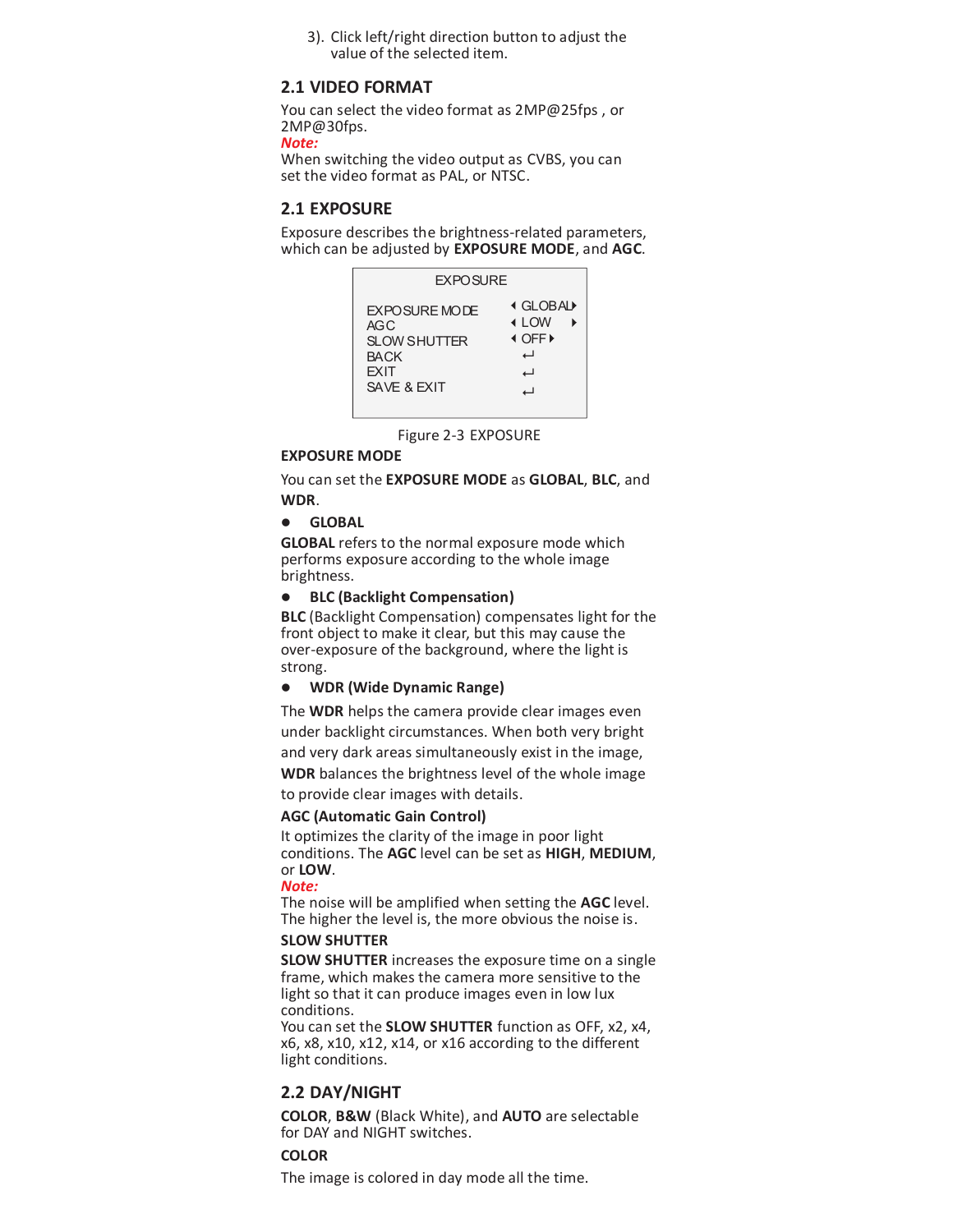#### **B/W**

The image is black and white all the time, and it is better to turn the IR LIGHT on in poor light conditions.

#### l **IR LIGHT**

You can turn on/off the IR LIGHT to meet the requirements of different circumstances.

#### l **SMART IR**

The **Smart IR** function is used to adjust the light to its most suitable intensity, and prevent the image from over exposure.

You can select the mode as **MODE 1**, or **MODE 2**. **MODE 1** is the default mode that can be applied to both indoor conditions, and outdoor conditions. When selecting the **MODE 1**, the IR Light has more obvious effects.

**e** LEVEL

The **LEVEL** value can be adjusted from 0 to 3. The greater the value is, the more obvious effects are.

# **AUTO**

You can turn on/off the **IR LIGHT,** and set the mode of **SMART IR** in this menu.

| DAY/NIGHT                                                                                                                                                               |                                                                                 |
|-------------------------------------------------------------------------------------------------------------------------------------------------------------------------|---------------------------------------------------------------------------------|
| <b>MODE</b><br><b>IR LIGHT</b><br><b>SMART IR</b><br>LEVEL.<br>$D \rightarrow N$ THRE SHOLD<br>$N \rightarrow D$ THRESHOLD<br><b>BACK</b><br><b>EXIT</b><br>SAVE & EXIT | <b>4 AUTO ▶</b><br><b>∢ON</b> ▶<br><b>IMODE1</b> ▶<br>42F<br>47<br>47<br>ل<br>പ |

Figure 2-4 DAY NIGHT

#### **IR LIGHT**

You can turn on/off the IR Light to meet the requirements of different circumstances.

l **SMART IR**

The **Smart IR** function is used to adjust the light to its most suitable intensity, and prevent the image from over exposure.

You can select the mode as **MODE 1**, or **MODE 2**. **MODE 1** is the default mode that can be applied to both indoor conditions, and outdoor conditions. When selecting the **MODE 1**, the IR Light has more obvious effects.

l **LEVEL**

The **LEVEL** value can be adjusted from 0 to 3. The greater the value is, the more obvious effects are.

l **D-N THRESHOLD ((Day to Night Threshold)** Day to Night Threshold is used to control the sensitivity of switching the day mode to the night mode. You can set the value from 1 to 9. The larger the value is, the more sensitive the camera is.

#### l **N-D THRESHOLD (Night to Day Threshold)**

Night to Day Threshold is used to control the sensitivity of switching the night mode to the day mode. You can set the value from 1 to 9. The larger the value is, the more sensitive the camera is.

# **2.3 VIDEO SETTINGS**

Move the cursor to **VIDEO SETTINGS** and click **Iris+** to enter the submenu. **IMAGE MODE**, **WHITE BALANCE**,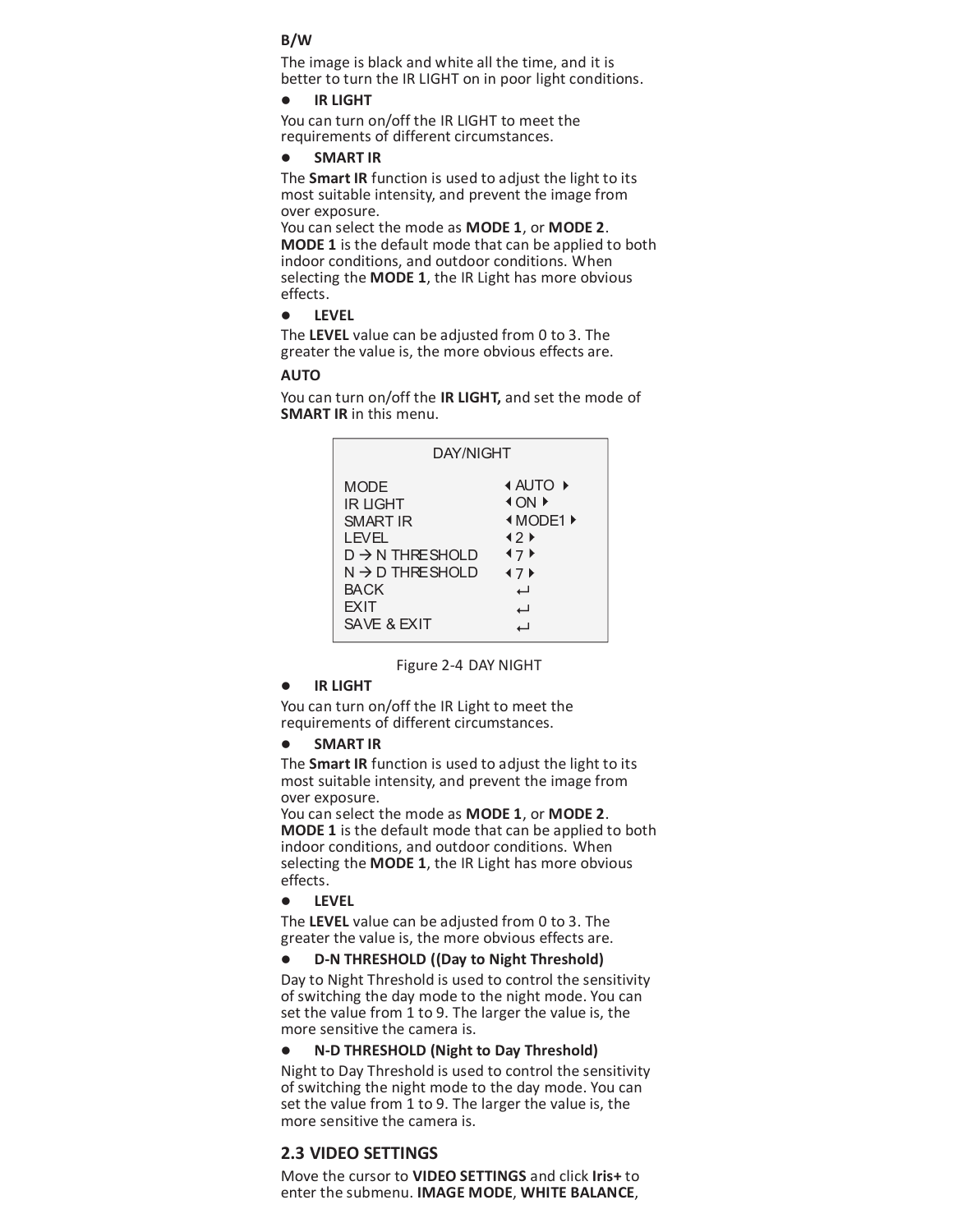#### **BRIGHTNESS**, **CONTRAST**, **SHARPNESS**, **SATURATION, 3DNR**, and **MIRROR** are adjustable.

| VIDEO SFT TINGS                                                                                                                                                                    |                                                                                                                                                                                          |
|------------------------------------------------------------------------------------------------------------------------------------------------------------------------------------|------------------------------------------------------------------------------------------------------------------------------------------------------------------------------------------|
| IMAGE MODE<br><b>WHITE BALANCE</b><br><b>BRIGHTNESS</b><br>CONTRAST<br><b>SHARPNESS</b><br><b>SATURATION</b><br>3DNR<br><b>MIRROR</b><br><b>BACK</b><br><b>FXIT</b><br>SAVE & FXIT | $\triangleleft$ STD $\triangleright$<br>اد<br>$\overline{45}$<br>$\leftarrow$ 5}<br>$\leftarrow$ 5 <sup><math>\uparrow</math></sup><br>$\overline{45}$<br>4.5<br><b>I</b> OFF▶<br>ب<br>പ |

#### Figure 2-5 VIDEO SETTINGS

# **IMAGE MODE**

**IMAGE MODE** is used to adjust the image saturation, and you can set it as **STD** (Standard), or **HIGH**-**SAT** (High Saturation).

# **WHITE BALANCE**

White balance, the white rendition function of the camera, is to adjust the color temperature according to the environment. It can remove unrealistic color casts in the image. You can set the mode as **AUTO**, or **MANUAL**.

# **e** AUTO

Under **AUTO** mode, white balance is being adjusted automatically according to the color temperature of the scene illumination.

l **MANUAL**

You can set the **R-GAIN**/**B-GAIN** value from 1 to 255 to adjust the shades of red/blue color of the image.

| <b>WHITE BALANCE</b>   |                                         |  |
|------------------------|-----------------------------------------|--|
| MODE                   | <b>4 MANUAL▶</b>                        |  |
| R-GAIN                 | $\blacklozenge$ 5 $\blacktriangleright$ |  |
| <b>B-GAIN</b>          | $\overline{45}$                         |  |
| <b>BACK</b>            | ┙                                       |  |
| <b>EXIT</b>            | ┙                                       |  |
| <b>SAVE &amp; EXIT</b> | $\overline{\phantom{0}}$                |  |



#### **BRIGHTNESS**

Brightness refers to the brightness of the image. You can set the **BRIGHTNESS** value from 1 to 9 to darken or brighten the image. The higher the value is, the brighter the image is.

#### **CONTRAST**

This feature enhances the difference in color and light between parts of an image. You can set the **CONTRAST** value from 1 to 9.

#### **SHARPNESS**

Sharpness determines the amount of detail an imaging system can reproduce. You can set the **SHARPNESS** value from 1 to 9.